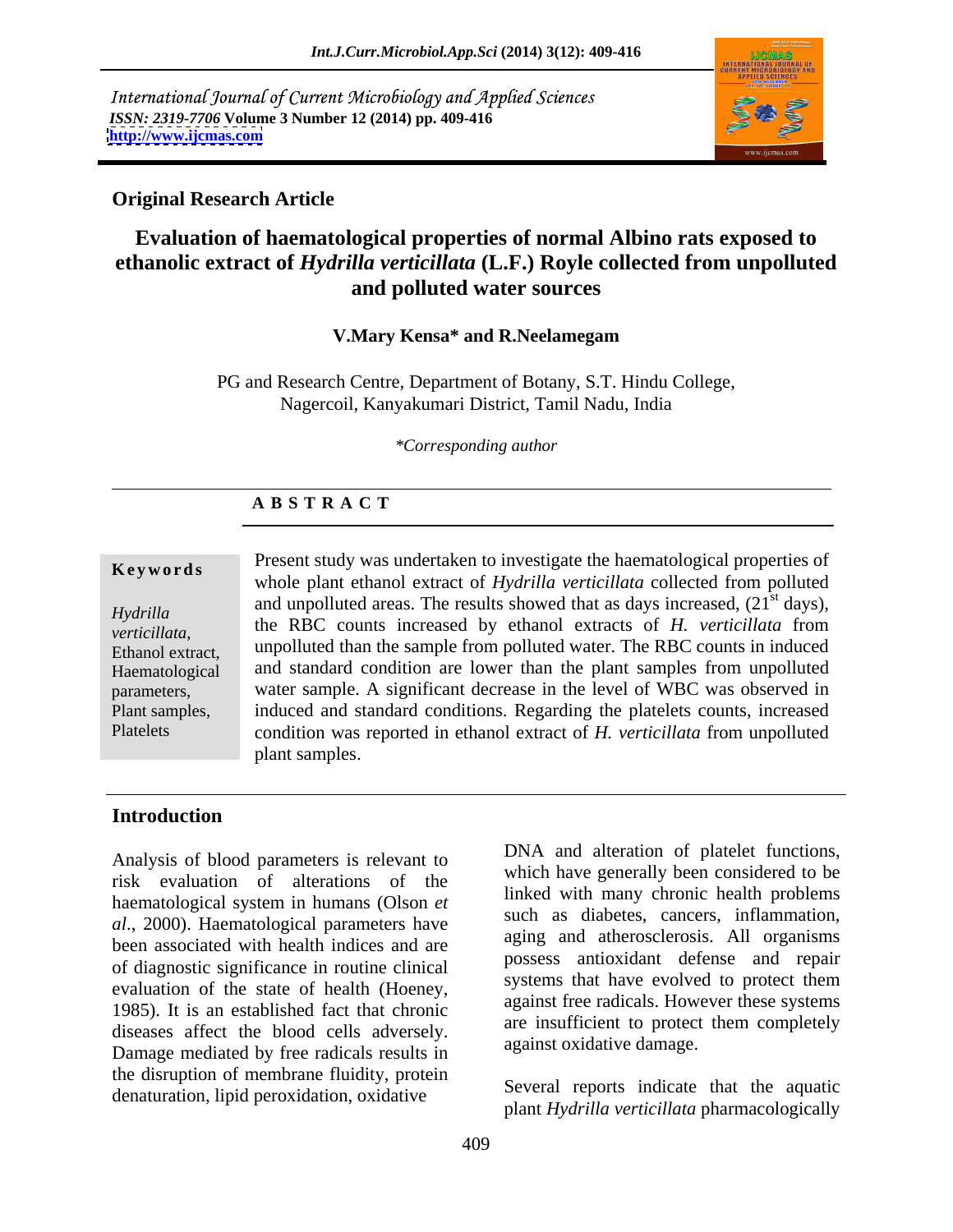important alkaloids and glycosides are study is aimed to investigate the possible effects of whole plant ethanolic extracts of

and were authenticated by the Taxonomist  $400$  (high) mg/kg/day p.o. doses, of Botanical Survey of India (BSI),

HNO<sub>3</sub> per 500 ml in order to avoid automated haematological analyser,<br>precipitation and used to analyze the heavy SYSMEX-KX21 (SYSMEX Corporation,

**Preparation of whole plant extract:** Whole separately were dried under shade and were obtain the filtrate. The filtrate was kept in (Alade and Irobi, 1993) and is used for haematological assay.

conferred its medicinal ability. The present **rats:** Wistar albino rats (180–200 gm) were *H. verticillata* grown in unpolluted and Carrageenan and Group-2 as Standard polluted water source on some Indomethacin. Group-3 and 4 served were haematological properties of albino rats. administered with whole plant ethanolic **Materials and Methods Exercise 200 (low)** and **Materials and Methods Plant materials:** *H. verticillata* samples respectively. Similarly group 5 and group 6 were collected from the unpolluted and were administered with whole plant polluted water sources of Asaripallam, ethanolic extract of *H. verticillata* collected Nagercoil, Kanyakumari district, Tamilnadu from polluted water source at 200 (low) and Coimbatore. from all animals through retro orbital sinus **Water analysis:** Both unpolluted and blood samples collection. Rats were polluted water samples were collected sacrificed using chloroform anesthesia. separated from a depth of one ft below the Blood samples were collected by cardiac surface and kept in one liter prewashed puncture into EDTA capped bottles with the polythene containers separately. Half part of aid of a 2 ml syringe. The blood samples the water samples were analyzed for the parameters were then used for evaluating physico-chemical parameters within 24 various haematological parameters such red hours of collection and the other half part blood cells (RBC), White blood cells kept in refrigerator at -4<sup>o</sup>C with 1 ml conc. (WBC), platelets were estimated using an precipitation and used to analyze the heavy SYSMEX-KX21 (SYSMEX Corporation, metals (Table 1) (APHA, 1995). Japan) by conventional procedure as **Assay of haematological parameters in** divided into seven groups of each with six animals (n=6). Group-1 served as Induced extract of *H. verticillata* collected from 400 (high) mg/kg/day p.o. doses 400 (high) mg/kg/day p.o. doses, respectively. Blood samples were collected from  $6^{\text{th}}$  to  $21^{\text{st}}$  days of the treatment for  $^{th}$  to 21<sup>st</sup> days of the treatment for automated haematological analyser, described in Baker *et al.* (1998).

plant extract of *H. verticillata* collected from The study of hematological status is one of unpolluted and polluted water dried the important ways for diagnosis of the root ground to obtain the smooth powder. parameters may be due to changes in Ethanol extracts of the powered material cellular integrity, membrane permeability were prepared separately by soaking 20 gm and metabolism or even due to exposure to of the material for 72 hrs and after every 24 toxic chemicals (Brosche *et al*., 1990). hrs the mixture were stirred with a sterile These hematological studies give an glass rod. After the completion of 72 hrs indication that the plant extract contains time period the extracts were filtered with phytochemicals that may stimulate or inhibit Whatmann filter paper no.1 in order to the formation or secretion of erythroprotein water bath to obtain the crude extracts Erythroprotein is a glycoprotein hormone cause of diseases. Alternation in blood in the stem cells of the animals. which stimulates stem cells in the bone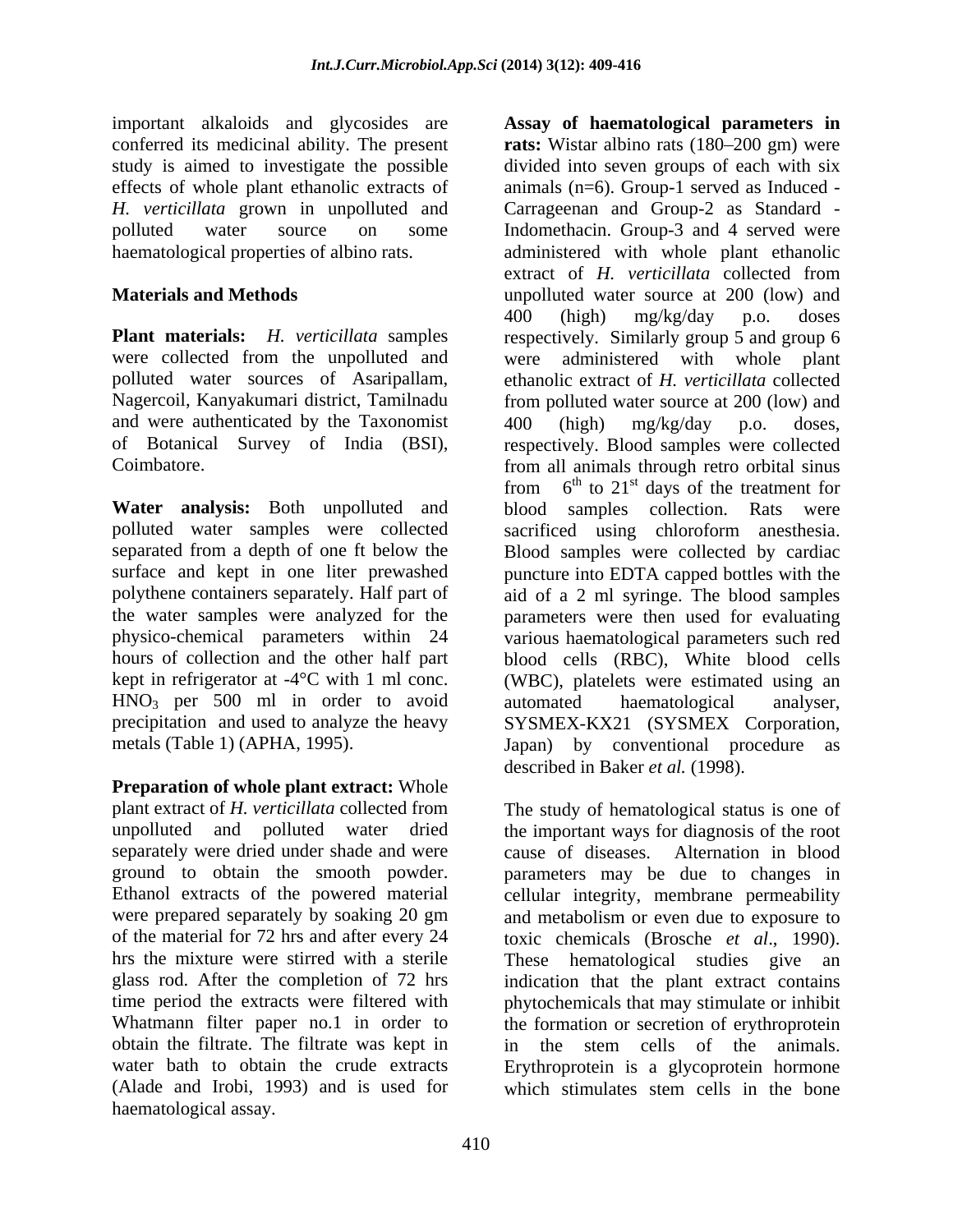marrow to produce red blood cells (Ohlsson organism by direct effect or indirectly by consequent reduction in oxygen exchange. Similar results were observed by

The present study showed that the extracts (1993); Christensen et al. (1998) and and platelet counts while it reduces the system, energy metabolism and the WBC counts. This finding suggests that the other commonly prescribed medicinal plants bone marrow etc (Fig.1). Such a (Bendich, 1993; Mamary, 2002). The oxygen caring capacity of the blood and the transferring respiratory gases (Degruchy, 1976). The higher values of RBC and other Cxidative stress can disrupt normal associated parameters are suggestive of physiological pathways and cause polycythemia (Nwibani et al., 2008). White erythrocyte destruction as observed by infection. The increase in RBC and platelets

Polluted plant samples of *H. verticillata* unpolluted water source. Exposure to a pollutant can impact on the growth of an

and Aher, 2009). Since haemoglobin, RBC channeling the energy budget of the etc. are related to the total population of red organism as it attempts to detoxify the blood cells in the blood (Adebayo *et al.*, contaminant (Spurgeon and Hopkins, 1996).<br>2005) it could thus imply that though the The haematological parameters significantly extract may stimulate the production of red decreased in polluted plant samples was due blood cells and hemoglobin, it could have an to the heavy metals which disturbed the inhibitory effect on haemoglobin formation of haemoglobin due to which their incorporation into red blood cells and a percentage level is decreased in the blood. of *H. verticillata* whole plant have both Ognjanovic *et al*. (2000). They reported that positive and negative effect on the chronic treatment with cadmium induced haematological parameters. The results oxidative damage in erythrocytes of rats (Table 2) indicate that the extract of *H.*  causing destruction of cell membranes as *verticillata* caused an increase in the RBC well as alternation of the oxidative enzyme extract of the plant contains agents that present study, RBC, WBC and platelets influence the production of RBC, leucocytes counts were significantly decreased due to and platelets. The presence of such agents the cytotoxic effect of polluted source plant had been reported for *Viscum album* and samples extract on the erythropoietin tissue, significant increase in RBC and platelets alteration of cell cycle and reduction in counts implies that there was a change in the erythropoiesis (Nunes *et al*., 2001; Sharma contaminant (Spurgeon and Hopkins, 1996). The haematological parameters significantly Similar results were observed by Christopher *et al*. (1977); Kostic *et al*. (1993); Christensen *et al*. (1998) and system, energy metabolism and the appearance of anemia. In the results of bone marrow etc (Fig.1). Such a disturbance in bone marrow leads to and Dubey, 2007).

polycythemia (Nwibani *et al*., 2008). White erythrocyte destruction as observed by blood cell differentials are the indicators of Kanter *et al*. (2009) who studied the the ability of an organism to eliminate cadmium toxicity. Some antioxidants can counts observed in this study suggested that induced destruction of RBCs. There are *H. verticillata* extracts may be pressured for reports in literature that tocopherol treated their clinical relevance in the management groups protect cells from oxidation and of anemia and immunity dependent neutralizes unstable free radicals which can disorders. cause damage (Olcott, 1937). Thus it could showed a decline in the hematological haematological parameters while tocopherol profile as compared the plant sample from is a good antioxidant that can overcome the Oxidative stress can disrupt normal physiological pathways and cause exert a protective role against heavy metals be concluded that heavy metals are highly toxic compounds which cause decrease in is a good antioxidant that can overcome the heavy metals toxicity to a certain extent.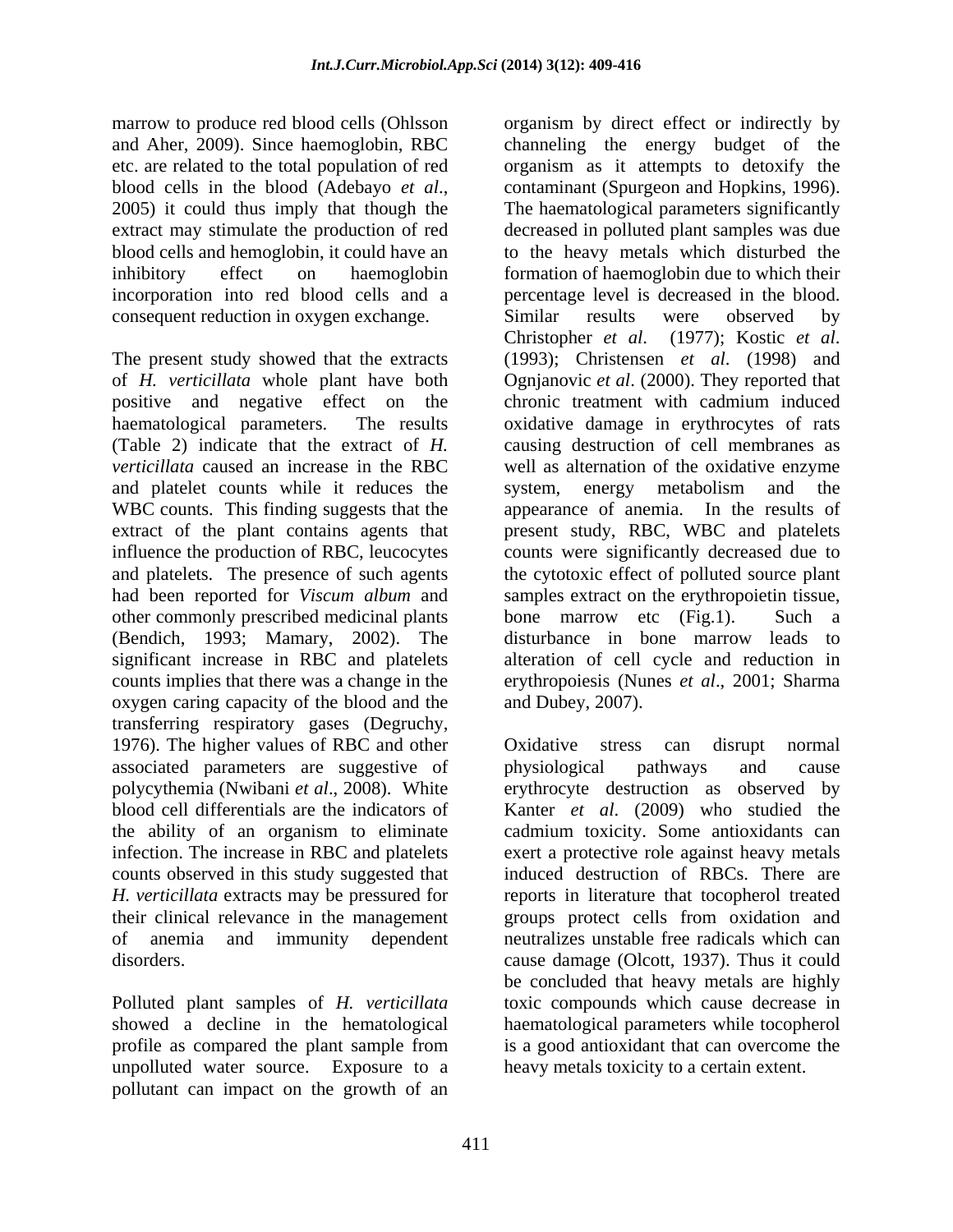In rats, the effect of *H. verticillata* whole plant ethanol extracts on haematological activity was increased with the increase of *H. verticillata* from unpolluted water RBC counts and duration and it was higher sources increased the platelets counts than in samples of unpolluted water sources than the plant samples from the polluted water the polluted sources. A significant decrease

in the level of WBC was observed in standard conditions. The ethanol extract of sources.

**Table.1** Analysis of physico-chemical properties and heavy metal analysis of water samples collected from unpolluted and polluted water sources of *Hydrilla verticillata*

| <b>Parameters</b><br>analysed | <b>Water sample from UPWS</b><br>of H. verticillata | Water sample from PWS of<br>H. verticillata | WHO permissible limit |
|-------------------------------|-----------------------------------------------------|---------------------------------------------|-----------------------|
| pH                            | 7.20                                                | 8.60                                        | $6.5 - 8.5$           |
| 2. Dissolved Oxygen           | 2.40                                                | 9.20                                        | 4.00                  |
| 3. BOD                        | 0.80                                                | 13.50                                       | 3.00                  |
| 4. COD                        | 0.12                                                | 2.30                                        | 6.00                  |
| 5. Total alkalinity           | 1.53                                                | 2.03                                        | 200.00                |
| 6. Total hardness             | 62.00                                               | 66.00                                       | 300.00                |
| 7. Phosphate                  | 0.24                                                | 0.10                                        | 500                   |
| 8. Ammonia                    | 1.21                                                | 3.10                                        | 5.00                  |
| 9. Calcium                    | 5.61                                                | 16.83                                       | 75.00                 |
| 10. Nitrate                   | 1.72                                                | 4.30                                        | 45.00                 |
| 11. Potassium                 | 0.62                                                | 0.21                                        | 30.00                 |
| 12. Chloride                  | 23.83                                               | 26.10                                       | 250.00                |
| 13. Sulphate                  | 22.96                                               | 15.10                                       | 200.00                |
| 14. Magnesium                 | 0.89                                                | 1.26                                        | 30.00                 |
| 15. Nitrite                   | 0.62                                                | 1.09                                        | 40.00                 |
| Heavy<br>metals<br>analysed   |                                                     |                                             |                       |
| Arsenic (As)                  | 84.20                                               | 419.40                                      | 100.00                |
| Cadmium (Cd)                  | 0.01                                                | 8.11                                        | 0.20                  |
| Chromium (Cr)                 | 21.40                                               | 72.10                                       | 100.00                |
| Copper (Cu)                   | 1.51                                                | 52.10                                       | 5.00                  |
| Ferrous (Fe)                  | 99.21                                               | 812.10                                      | 200.00                |
| Lead (Pb)                     | 13.00                                               | 204.21                                      | 25.00                 |
| Manganese (Mn)                | 3.00                                                | 26.20                                       | 5.00                  |
| Nickel (Ni)                   | 12.00                                               | 81.40                                       | 25.00                 |
| Silver(Ag)<br>Q               | NP                                                  | 9.21                                        | 0.20                  |
| 10. Zinc $(Zn)$               | 9.20                                                | 169.20                                      | 30.00                 |

UPWS-Unpolluted Water Source; PWS-Polluted Water Source; NP- Not Present; All the parameters are expressed in mg/l except pH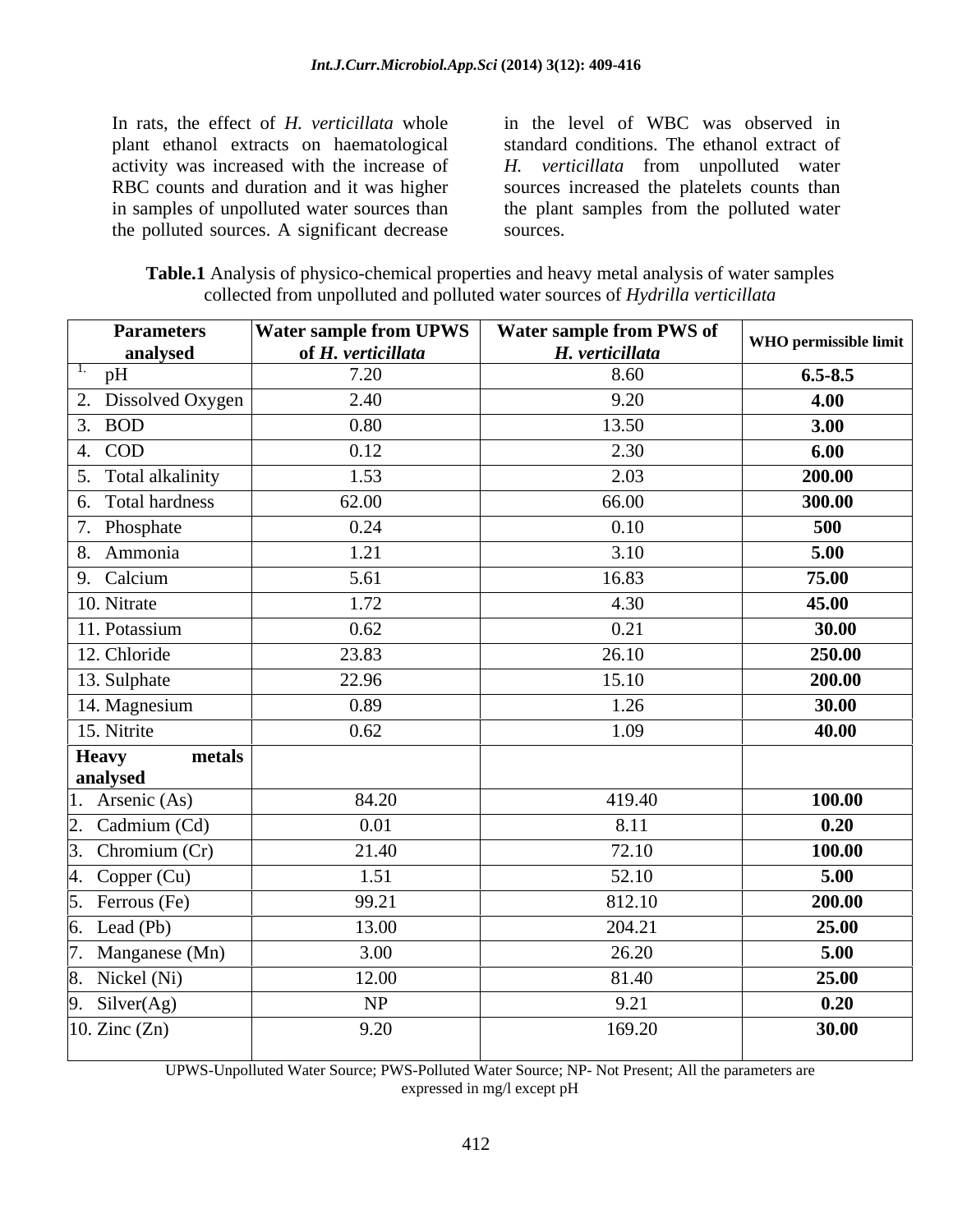| Table.<br>$\cdot$ 11<br>77<br>collected<br>$\mathbf{W}$<br>$\ldots$ varille $\ldots$<br>sample<br>etha <sup>,</sup><br>ettects.<br>າດເe<br>nlant<br>extrac<br>ОT<br>10rt16<br>$\alpha$ illat $\gamma$<br>ΩĪ<br>шаш<br>. |  |
|-------------------------------------------------------------------------------------------------------------------------------------------------------------------------------------------------------------------------|--|
| ıllıt<br>20109<br>`unpolluted<br>emato<br>$\sim$ n hae $\ldots$<br>actıvıtv<br>in rat<br>$\sim$ Wale.<br><b>SOUTCU</b><br>and<br>rr<br>ገተልተ<br>ם מ<br>$-\Delta$ $\mathbf{C}$<br>U⊓                                      |  |

|                                                                         | <b>Blood Counts</b>            |                  |                                                                         |      |                  |
|-------------------------------------------------------------------------|--------------------------------|------------------|-------------------------------------------------------------------------|------|------------------|
| <b>Haematological parameters and</b>                                    | <b>Initial</b>                 |                  |                                                                         |      |                  |
| <b>Treatment Groups of rats.</b>                                        | <b>Blood</b>                   | $6^{th}$ day $1$ | $\frac{12^{th}}{4}$ day $\frac{18^{th}}{4}$ day $\frac{12^{st}}{3}$ day |      |                  |
|                                                                         | Count                          |                  |                                                                         |      |                  |
| A. RBC Counts $(10^3/\text{mm}^3)$                                      |                                |                  |                                                                         |      |                  |
| 1. Induced -Carrageenan (control-I)                                     | 5.25                           | 5.25             | 5.92                                                                    | 6.12 | 6.15             |
| 2. Standard – Indomethacin (control-II)                                 | 4.80                           | 4.80             | 6.12                                                                    | 6.03 | 6.05             |
| 3. Ethanol extract of H. verticillata from                              | 5.17                           | 5.15             | 6.35                                                                    | 6.34 | 6.38             |
| UPWS (200mg/kg body wt.)                                                |                                |                  |                                                                         |      |                  |
| 4. Ethanol extracts of H. verticillata from                             | 5.74                           | 5.74             | 6.02                                                                    | 6.07 | 6.18             |
| PWS (200 mg/kg body wt.)                                                |                                |                  |                                                                         |      |                  |
| 5. Ethanol extract of H. verticillata from                              | 5.27                           | 5.04             | 6.02                                                                    | 6.20 | 6.45             |
| UPWS (400mg/kg body wt.)                                                |                                |                  |                                                                         |      |                  |
| 6. Ethanol extracts of H. verticillata from                             | 5.58                           | 5.58             | 6.12                                                                    | 6.24 | 6.30             |
| PWS (400mg/kg body wt.)                                                 |                                |                  |                                                                         |      |                  |
| <b>B.</b> WBC Counts $(10^3/\text{mm}^3)$                               |                                |                  |                                                                         |      |                  |
| 1. Induced -Carrageenan (control-I)                                     | 9.60                           | 9.60             | 8.05                                                                    | 7.45 | 7.50             |
| 2. Standard – Indomethacin (control-II)                                 | 9.50                           | 9.50             | 5.90                                                                    | 5.72 | 5.60             |
| 3. Ethanol extract of H. verticillata from                              | 10.01                          | 9.86             | 7.70                                                                    | 7.30 | 7.40             |
| UPWS (200mg/kg body wt.)                                                |                                |                  |                                                                         |      |                  |
| 4. Ethanol extracts of H. verticillata from                             | 8.34                           | 8.34             | 8.12                                                                    | 7.82 | 7.24             |
| PWS (200mg/kg body wt.)                                                 |                                |                  |                                                                         |      |                  |
| 5. Ethanol extract of H. verticillata from                              | 11.02                          | 10.80            | 7.40                                                                    | 6.98 | 7.10             |
| UPWS (400mg/kg body wt.)                                                |                                |                  |                                                                         |      |                  |
| 6. Ethanol extracts of H. verticillata from                             | 9.55                           | 9.55             | 7.86                                                                    | 6.84 | 6.74             |
| PWS (400mg/kg body wt.)                                                 |                                |                  |                                                                         |      |                  |
| C. Platelets $(10^3/\text{mm}^3)$                                       |                                |                  |                                                                         |      |                  |
| . Induced -Carrageenan (control-I)                                      | 464                            | 464              | 450                                                                     | 470  | 470              |
| 2. Standard – Indomethacin (control-II)                                 | 463                            | 463              | 490                                                                     | 504  | 512              |
| 3. Ethanol extract of H. verticillata from                              | 480                            | 452              | 484                                                                     | 495  | 461              |
| UPWS (200mg/kg body wt.)                                                |                                |                  |                                                                         |      |                  |
| 4. Ethanol extracts of H. verticillata from                             | 478                            | 478              | 492                                                                     | 490  | 496              |
| PWS (200 mg/kg body wt.)<br>5. Ethanol extract of H. verticillata from  | 435                            |                  |                                                                         |      |                  |
|                                                                         |                                | 428              | 485                                                                     | 524  | 532              |
| UPWS (400mg/kg body wt.)<br>6. Ethanol extracts of H. verticillata from | 442                            | 442              | 486                                                                     | 532  | 520              |
| PWS (400 mg/kg body wt.)                                                |                                |                  |                                                                         |      |                  |
| Two way ANOVA                                                           |                                |                  |                                                                         |      |                  |
| <b>F-ratio</b>                                                          | <b>RBC</b>                     |                  | <b>WBC</b>                                                              |      | <b>Platelets</b> |
|                                                                         |                                |                  |                                                                         |      |                  |
| 1. Between Tr. groups                                                   | 2.698 NS                       |                  | $2.886**$                                                               |      | 0.895 NS         |
| 2. Between periods                                                      | 33.534*<br>25.570*<br>$6.244*$ |                  |                                                                         |      |                  |

NS-Non significant

\*-1 % level of significance

\*\*-5% level of significance

UPWS-Unpolluted Water Source; PWS-Polluted Water Source;

RBC-Red Blood Cells; WBC-White Blood Cells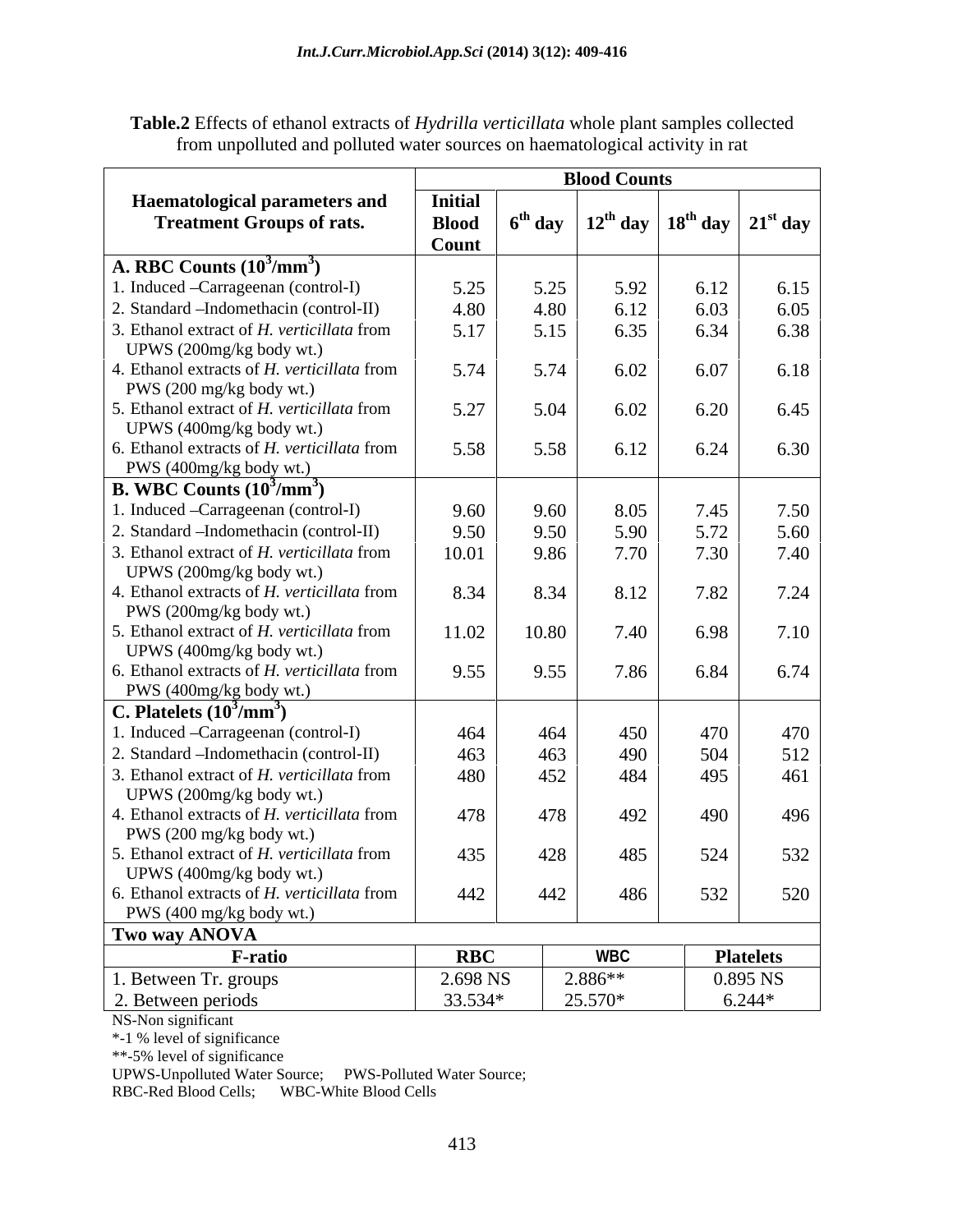

**Fig.1** RBC, WBC and Platelets Counts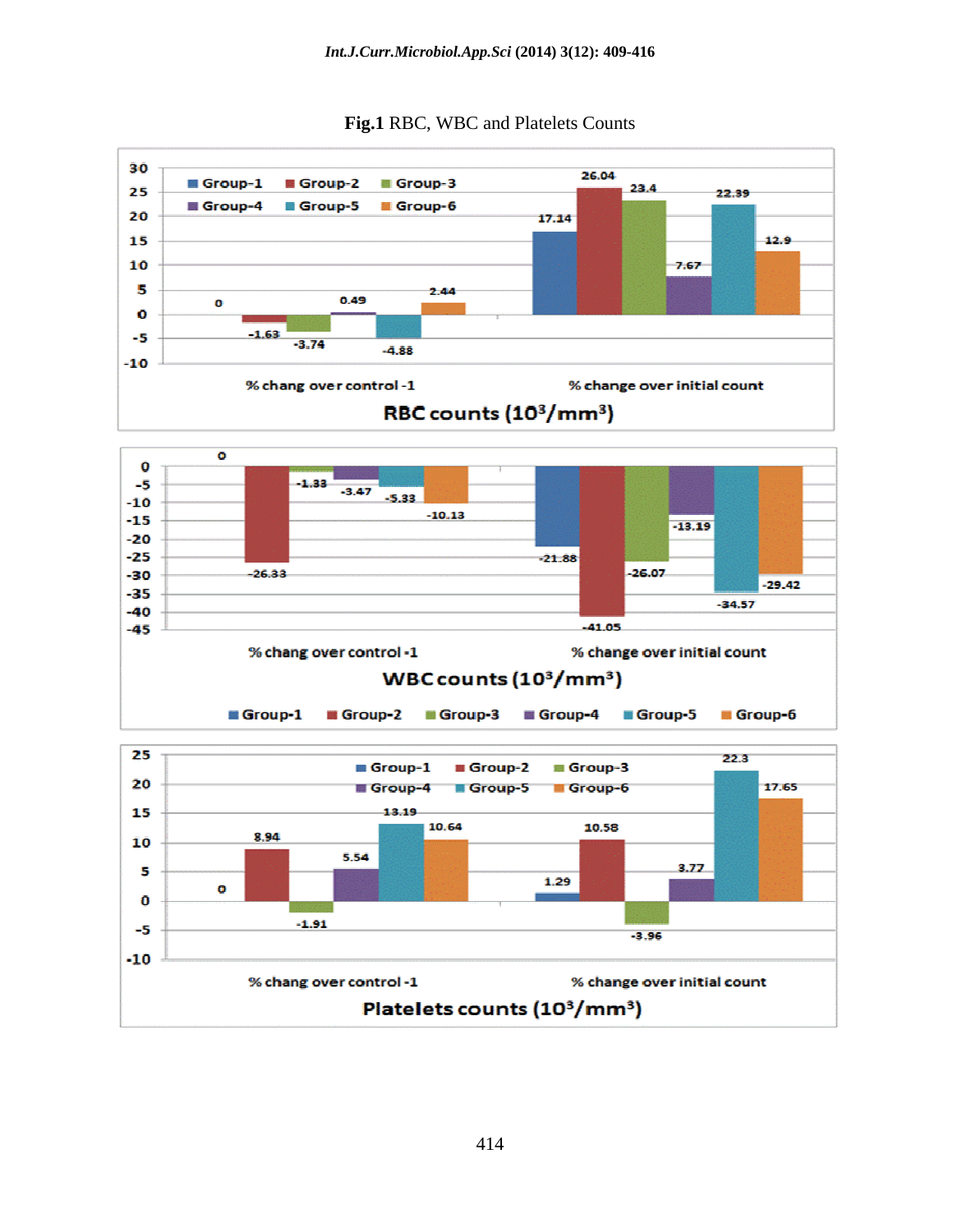The authors express sincere thanks to the Management Authorities, Principal, S. T. of the Brook Trout Solvelinus Hindu College, and HOD, Department of *fontinalis. Toxicol. Appl. Pharmacol.*, Botany & Research Centre, S. T. Hindu 42: 523–530. College, Nagercoil, Kanyakumari District (Tamil Nadu), India, for providing necessary facilities and encouragement and Manian Lab, Coimbatore, for the assistance in carry out the pharmacological Industrial Research (CSIR), New works. Delhi. Acknowledgment<br>
Chlorids, Cadmium Chlorids and Niese is the effects of methods and Niese space<br>
Management Authorities, Pingula, S. If Lead Niese is blockhomical factors<br>
Management Authorities, Pingula, B. I. 1998. The c

- Adebayo, J.O., Adesokan, L.A., Olatunji, D.O., Burro, D., Soladoye, A.O. 2005. Effect of ethanolic extract of *Bougainvillea spectabilis* leaves on variables in rats. *Biochemistry,* 17:
- Antimicrobial activity of crude leaf  $6(3)$ : 154–160.<br>extracts of *Acalynhawilkensiana I* Kostic, M.M., Ognjanovic, B., extracts of *Acalyphawilkensiana*. *J. Ethnopharmacol.*, 39: 171-174.
- APHA, 1995. (American Public Health Rosic, G.I., Ivkovic, R.V. 1993.<br>Association) Standards method for Cadmium induced change of Association). Standards method for the examination of water and waste water.19<sup>th</sup> Ed. American Public Health Association, Washington, DC.
- Baker, F.J., Silverton, R.E., Pallister, C.J. introduction to medical laboratory technology, 7th edn. Butterworth- Heinemann, Oxford. Pp. 339-73.
- Bendich, A. 1993. Physiological role of antioxidants in the immune system. *J.*
- Brosche, T., Platt, D., Dorner, H. 1990. The effect of garlic preparation on the composition of plasma lipoproteins Albii<br>and erythrocyte membranes in 666. and erythrocyte membranes in
- 

**Acknowledgment** The effects of methyl Mercuric Chloride, Cadmium Chloride and Lead Nitrate six biochemical factors of the Brook Trout *Solvelinus fontinalis*. *Toxicol. Appl. Pharmacol*., 42: 523 530.

- Christopher, R., Ayyanar, M., Suman, B. 1977. Glossary of Indian Medical Plants, Publication and information Directorate, Council of Scientific and Industrial Research (CSIR), New Delhi.
- **References** haematology in medicinal practice. Degruchy, G.C. 1976. Clinical Blackwell Scientific Publication, Oxford, London.
	- Hoeney, M. 1985. Introduction to Clinical Immunology, Butterworth, London 3.
- haematological and serum lipid Tarladacalisir, Y.T., Aktas, C., Uysal, 45–48. oxidative damage caused by cadmium Alade, P.I., Irobi, O.N. 1993. in the blood of rats. Eur. J. Gen. Med.,<br>Antimicrobial activity of crude leaf  $6(3)$ : 154–160. Kanter, M., Aksu, B., Akpolat, M., Tarladacalisir, Y.T., Aktas, C., Uysal, H. 2009. Vitamin E protects against oxidative damage caused by cadmium in the blood of rats. *Eur. J. Gen. Med.*,<br>6(3): 154–160.
	- Kostic, M.M., Ognjanovic, B., Dimitrijevic, S., Ikic, R.V., Tajn, A., Rosic, G.I., Ivkovic, R.V. 1993. Cadmium induced change of antioxidant and metabolic sattus in rat blood cells of rats: *In vivo* effects. *Eur. J. Haematol.,* 51: 86–92.
	- 1998. Bakers and Silvertons Crespo, A.M. 2001. Morphological Nunes, A.C., Mathias, M., Luz, D.Y., and haematological parameters in the Algerian mouse inhibiting an area contaminated with heavy metals. *Environ. Pollut., 113: 87-93.*
	- *Dairy Sci.,* 76: 2789–2794.<br>
	Sche T. Platt D. Dorner H. 1990 *Mangifera indica* stem bark on Nwibani, N.M., Monanu, M.O. 2008. Effect of aqueous extract of *Mangifera indica* stem bark on haematological parameters of normal Albino rats. *Pak. J. Nutr.*, 7(5): 663 666.
	- geriatric subjects. *Br. J. Clin. Pract.*, Ognjanovic, B.I., Pavlovic, S.Z., Tajn, 69: 12–19. **R.V.A.I.**, Maletic, S.D., Saicic, Z.S.,d Ognjanovic, B.I., Pavlovic, S.Z., Tajn, R.V.A.I., Maletic, S.D., Saicic, Z.S.,d Petrovic, V.M. 2000. The activities